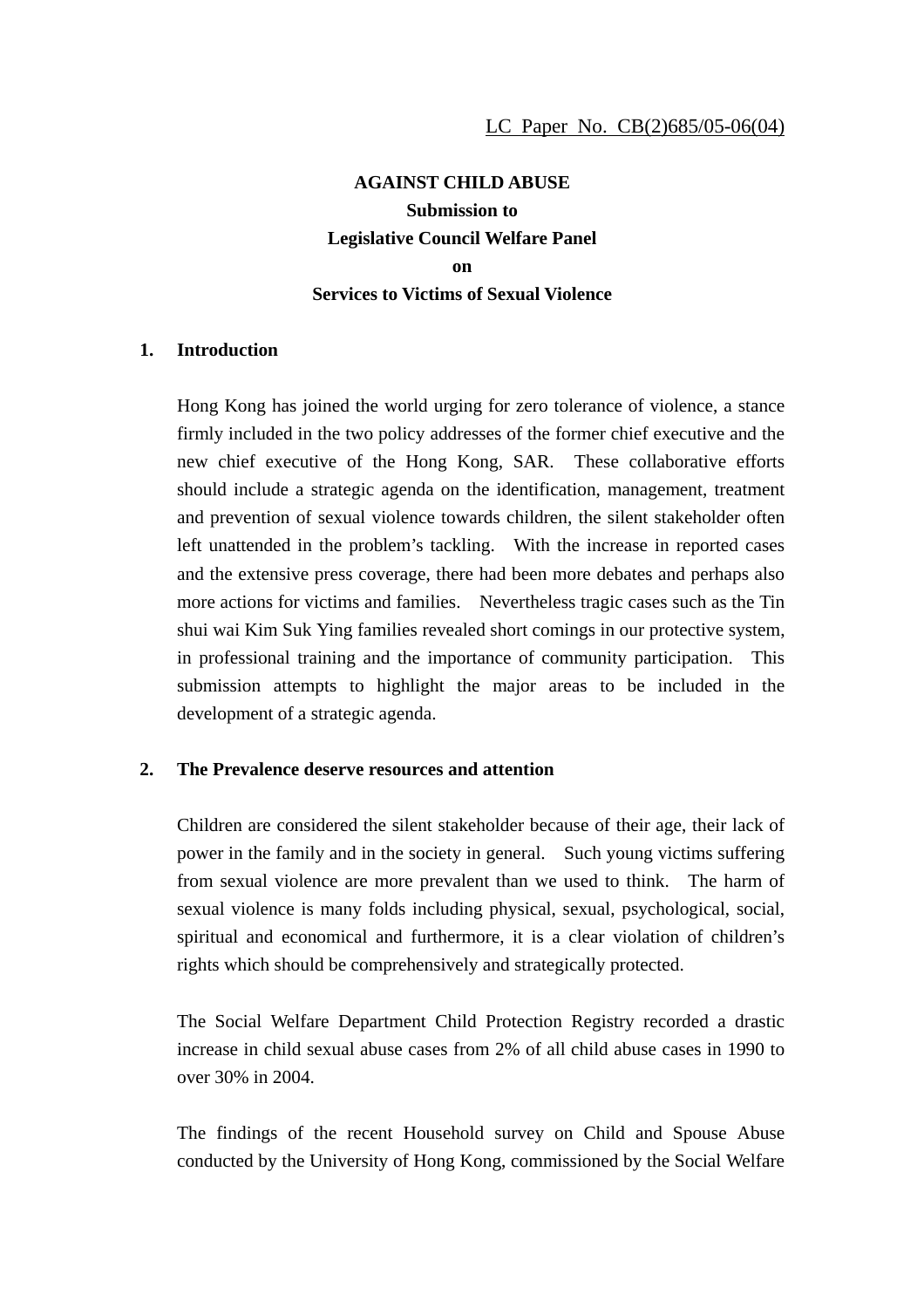Department, 2004 reflected a much more prevalent situation and estimated that only 1% of those suffering from child abuse are coming forward for services.

## **3. Areas to be addressed in the Strategic Agenda**

The Against Child Abuse in our over two decades of services and in the Rainbow Project: Treatment and Prevention of Child Sexual Abuse from 1999 to 2001 (Funded by the Keswick Foundation) not only recorded a drastic increase in reported child sexual abuse cases but also the following concerns:

- a. The very young are at risk of sexual abuse and the problem's identification and safety net is thus more important.
- b. The age of the abusers are coming down and thus structured, thorough and interactive sex education, quality treatment, rehabilitation and handling of cases becomes more important.
- c. There are sometimes more than one agency involved and thus communication, collaboration and working with each other must be actualized to avoid delay. Difficulties shared, jointly solved and not denied. Practice wisdom should be analyzed, used, respected and not wasted.
- d. Local treatment and prevention programs must be further funded and evaluated.
- e. Victims and service users participation is essential and must not be underestimated.
- f. Non Offending parents and siblings must be involved and supported to participate in the problems identification, treatment and prevention.
- g. Definition of sexual violence must include all forms which violate a person's sexual integrity and such definition must be publicized among the public and professionals. Areas such as child prostitution, child pornography and child sex tourism have not been properly addressed and must receive adequate attention.

### **4. Collective Responsibility and thus Cross Sector Collaboration**

Children's Rights and Child Protection is a collective responsibility that transcends various bureaus and departments. All bureaus and departments should be alerted to respect the best interest of the child notion and be prepared to support and should responsibility.